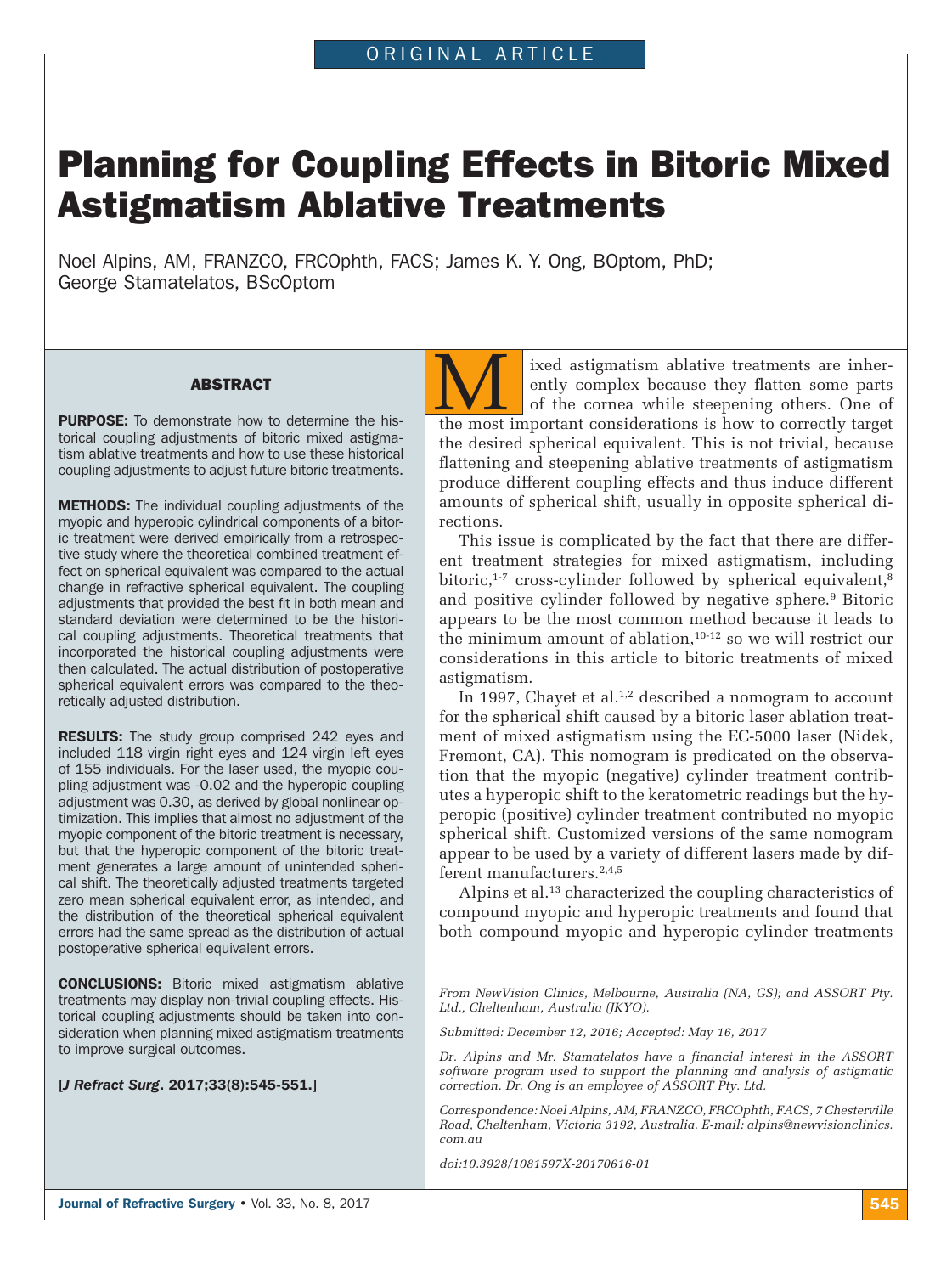can cause unexpected spherical shifts. Thus, the assumption underlying the Chayet nomogram may not hold in general.

In this article, we show how to design bitoric treatments for the general case, when there are no assumptions about the coupling caused by the myopic and hyperopic cylinder components. We also show how to use historical data to determine appropriate coupling adjustments for the myopic and hyperopic cylinder components of bitoric mixed astigmatism treatments. We then apply these methods to our own clinical data and illustrate the difference in postoperative outcomes that would be expected if we had used historical coupling adjustments to plan our treatments.

## PATIENTS AND METHODS Coupling Effects of a Bitoric Treatment

For mixed astigmatism, the manifest or wavefront refraction at the corneal plane in positive cylinder format can be written as  $-S / C \times A$ , where the sphere magnitude S and the cylinder magnitude C are positive, the cylinder axis is A, and S is less than C. The spherical equivalent of the correction is  $C / 2 - S$ , and thus the desired change in refractive spherical equivalent to reach emmetropia is  $S - C / 2$ .

In a bitoric treatment, the total treatment comprises a myopic cylindrical component 0 /  $-C_M \times (A \pm 90)$  and a hyperopic cylindrical component 0 /  $+{\rm C}_{\rm H} \times$  A, where  $C_{\text{M}}$  and  $C_{\text{H}}$  are positive and  $C_{\text{M}}$  +  $C_{\text{H}}$  = C. We used the concept of the coupling adjustment $13$  to quantify the spherical shifts induced by each of these opposing cylindrical components. The coupling adjustment is the amount of sphere per diopter cylinder of astigmatic treatment that needs to be added to a pure cylindrical treatment to counteract the coupling-induced spherical shift. Assume that the coupling adjustments  $C \text{Adj}_{\text{M}}$ for the myopic component and  $C \text{Adj}_{H}$  for the hyperopic component have been determined from historical refractive data. The pure myopic component should then contribute a change in refractive spherical equivalent of:

$$
\Delta \text{SEQ}_{\text{M}} = \text{C}_{\text{M}}/2 + \text{C}_{\text{M}} \times \text{CAdj}_{\text{M}} = \text{C}_{\text{M}} \times (1/2 + \text{CAdj}_{\text{M}})
$$

and the pure hyperopic component should contribute a change in refractive spherical equivalent of:

$$
\Delta \mathrm{SEQ}_{\mathrm{H}} =\text{-C}_{\mathrm{H}}/2-\mathrm{C}_{\mathrm{H}} \times \mathrm{CAdj}_{\mathrm{H}} =\text{-C}_{\mathrm{H}} \times \big(1/2+\mathrm{CAdj}_{\mathrm{H}}\big)
$$

Thus, the total expected spherical equivalent change is:

$$
\begin{array}{l} \Delta \rm{SEQ}_{\rm{expected}} = \Delta \rm{SEQ}_{\rm{M}} + \Delta \rm{SEQ}_{\rm{H}} = \rm{C}_{\rm{M}} \times (1/2 + \rm{CAdj}_{\rm{M}}) - \\ \rm{C}_{\rm{H}} \times (1/2 + \rm{CAdj}_{\rm{H}}) \end{array}
$$

If we substitute  $C_H = C - C_M$  into this formula, we get:

 $\Delta \text{SEQ}_{\text{expected}} = C_{\text{M}} \times (1/2 + \text{CAdj}_{\text{M}}) - (\text{C} - \text{C}_{\text{M}}) \times (1/2 + \text{CAdj}_{\text{C}})$  $CAdi.$ 

The desired spherical equivalent change is  $S - C / 2$ . If we choose  $C_M$  and  $C_H$  to achieve the desired spherical equivalent change, we need to set  $\Delta \text{SEQ}_{\text{expected}} = S$  $-C/2$ . In this case,

$$
S-C\text{ / }2=C_{\mathrm{M}}\times\bigl(1/2+\mathrm{CAdj}_{\mathrm{M}}\bigr)-\bigl(C-C_{\mathrm{M}}\bigr)\times\bigl(1/2+\mathrm{CAdj}_{\mathrm{H}}\bigr)
$$

We rearrange this equation to solve for  $C_{\text{M}}$  as follows:

$$
\begin{aligned} \textrm{S}-\textrm{C}\;/\; 2=\textrm{C}_{\textrm{M}}\times(1/2+\textrm{CAdj}_{\textrm{M}}+1/2+\textrm{CAdj}_{\textrm{H}})-\textrm{C}\times(1/2\\ +\textrm{CAdj}_{\textrm{H}}) \end{aligned}
$$

S – C / 2 + C × (1/2 + CAdjH) = CM × (1/2 + CAdjM + 1/2 + CAdjH)

$$
S - C / 2 + C / 2 + C \text{Adj}_{H} \times C = C_{M} \times (1 + C \text{Adj}_{M} + C \text{Adj}_{H})
$$

 $S + C \text{Adj}_{H} \times C = C_{M} \times (1 + C \text{Adj}_{M} + C \text{Adj}_{H})$ 

 $C_M = (S + C \text{Adj}_{H} \times C) / (1 + C \text{Adj}_{M} + C \text{Adj}_{H})$ 

This  $C_M$  that has just been calculated is the myopic cylindrical component that achieves the desired spherical equivalent change. The hyperopic cylindrical component is then:

$$
C_{H} = C - C_{M} = C - (S + C \text{Adj}_{H} \times C) / (1 + C \text{Adj}_{M} + C \text{Adj}_{H})
$$

In the trivial case where there is no coupling,  $C \text{Adj}_{\text{M}}$  $=$  CAdj<sub>H</sub>= 0, which gives C<sub>M</sub> = S. Thus, the myopic cylindrical component would be  $0/-S \times (A \pm 90)$  and the hyperopic cylindrical component would be  $0 / +(C - S)$ × A, which is the standard split of the original mixed astigmatism treatment into a bitoric treatment.

*Example 1: Equal Myopic and Hyperopic Treatments, With Equal Coupling Adjustments.* In this example, we use the coupling adjustments  $C \text{Adj}_{\text{M}} =$  $C \text{Adj}_{H} = -0.30.$ 

The intended mixed astigmatism treatment is -1.00  $/ +2.00 \times 90$ , so S = 1.00, C = 2.00.

$$
C_{\text{M}} = (1.00 + [-0.30] \times 2.00) / (1 + [-0.30] + [-0.30]) = 1.00
$$

$$
C_{\rm H} = C - C_{\rm M} = 2.00 - 1.00 = 1.00
$$

Thus, the final bitoric treatment is  $0.00 / -1.00 \times 180$ and  $0.00 / +1.00 \times 90$ .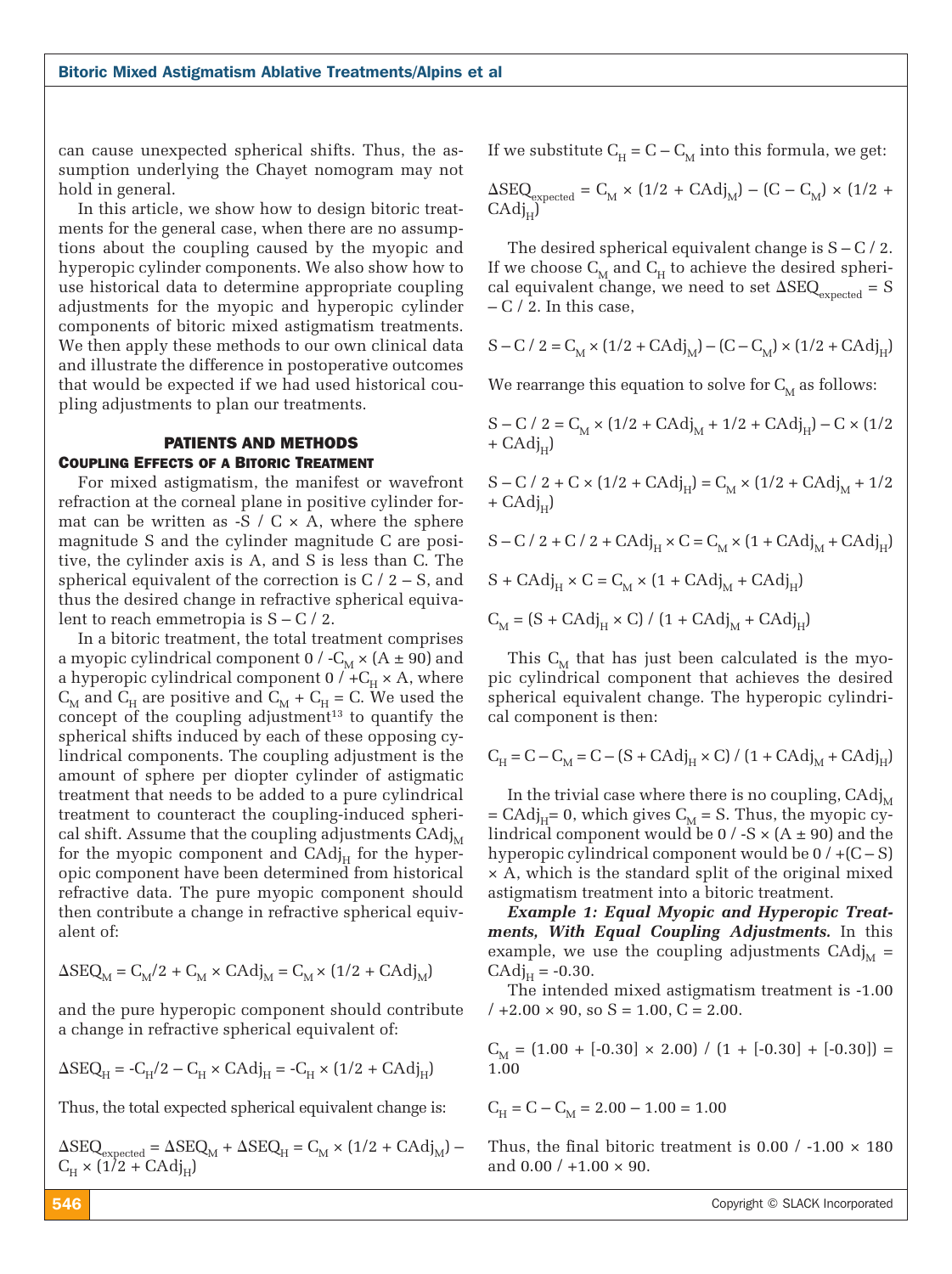In this simple example, the coupling-induced spherical shifts from the two pure cylindrical treatments cancel out exactly, so the bitoric is exactly the standard split.

*Example 2: Unequal Myopic and Hyperopic Treatments, With Equal Coupling Adjustments.* In this example, we use the coupling adjustments  $C \text{Adj}_{\text{M}}$  $=$  CAdj<sub>H</sub> = -0.30.

The intended mixed astigmatism treatment is -2.00 /  $+3.00 \times 90$ , so  $S = 2.00$ ,  $C = 3.00$ .

 $C_{\text{M}} = (2.00 + [-0.30] \times 3.00) / (1 + [-0.30] + [-0.30]) = 2.75$  $C_H = C - C_M = 3.00 - 2.75 = 0.25$ 

Thus, the final bitoric treatment is  $0.00 / -2.75 \times 180$ and  $0.00 / +0.25 \times 90$ .

Here, we are compensating for an anticipated hyperopic shift by performing a more myopic treatment. The 2.75 diopters cylinder (DC) myopic cylinder treatment contributes  $-(2.75 / 2) - (-0.3) \times 2.75 = -0.55$  diopters sphere (DS) to the spherical equivalent change, whereas the 0.25 DC hyperopic cylinder treatment contributes  $0.25 / 2 + (-0.3) \times 0.25 = +0.05$  DS to the spherical equivalent change, together giving the desired -0.50 diopters (D) spherical equivalent change.

*Example 3: Equal Myopic and Hyperopic Treatments, With Unequal Coupling Adjustments.* In this example, we use the coupling adjustments  $C \text{Ad}^{1}_{\text{M}} =$  $-0.05$ ,  $C \text{Adj}_{H} = -0.30$ .

The intended mixed astigmatism treatment is -1.00 /  $+2.00 \times 90$ , so S = 1.00, C = 2.00.

 $C_{\text{M}} = (1.00 + [-0.30] \times 2.00) / (1 + [-0.05] + [-0.30]) =$ 0.62

$$
\mathrm{C}_{\mathrm{H}}^{} = \mathrm{C} - \mathrm{C}_{\mathrm{M}}^{} = 2.00 - 0.62 = 1.38
$$

Thus, the final bitoric treatment is 0.00  $/$  -0.62  $\times$  180 and  $0.00 / +1.38 \times 90$ .

In this example, we are expecting a small hyperopic shift from the myopic cylindrical treatment and a large myopic shift from the hyperopic cylindrical treatment, resulting in a net myopic shift. To compensate for that, it is necessary to increase the size of the hyperopic cylindrical treatment and decrease the size of the myopic cylindrical treatment.

## Deriving the Myopic and Hyperopic Coupling Adjustments for Bitoric Treatments

Historically, one author (NA) has planned mixed astigmatism surgeries by using an empirically determined nomogram that was specific to a particular laser (AMO VISX S4 IR; Abbott Medical Optics, Abbott Park, IL). This nomogram is equivalent to setting both the myopic and hyperopic coupling adjustments  $C \text{Adj}_{M}$  and  $C \text{Adj}_{H}$  to 0.21, and then boosting both the myopic and hyperopic components by 20% to account for an inherent tendency of the inbuilt algorithms to undercorrect cylinder.14,15

We analyzed historical cases treated with this laser between August 2004 and January 2016 with a customized bitoric ablation (the treatment was entered directly into the laser as a plano/hyperopic cylinder: 5- to 9-mm annular optical zone, followed by a plano/myopic cylinder:  $6 \times 5.5$  mm optical zone) to determine which choice of coupling adjustments would have brought the distribution of postoperative spherical equivalents closest to zero. Only patients who had no previous ocular surgery were included, and eyes with keratoconus were excluded. The postoperative data were from the latest postoperative visit that was at least 1 month and no later than 12 months after the surgery. A total of 22% of the surgeries were photorefractive keratectomy procedures and the rest were LASIK procedures. All patients had previously given written consent for the use of their anonymized data in research studies and the procedures followed were in accordance with the tenets of the Declaration of Helsinki of 1975.

Recall that the expected change in spherical equivalent caused by the mixed treatment is

$$
\Delta \text{SEQ}_{\text{expected}} = C_{\text{M}} \times (1/2 + \text{CAdj}_{\text{M}}) - C_{\text{H}} \times (1/2 + \text{CAdj}_{\text{H}})
$$

and the actual change in refractive change spherical equivalent is the difference between the preoperative and postoperative spherical equivalents:

$$
\Delta \text{SEQ}_{\text{actual}} = \text{SEQ}_{\text{post}} - \text{SEQ}_{\text{pre}}
$$

For the treatments that are being analyzed, we happen to know  $C_M$  and  $C_H$ , because these were explicitly entered into the laser.

The aim here is to have  $\Delta$ SEQ<sub>expected</sub> to approximate  $\Delta SEQ_{\text{actual}}$  as closely as possible. We have two parameters that we can adjust (CAdj<sub>M</sub> and CAdj<sub>H</sub>). We searched the parameter space of  $\text{CAdj}_{\text{M}}$  and  $\text{CAdj}_{\text{H}}$  using an exhaustive search (each in the range between -1 and 1, with a granularity of 0.01) to find coupling adjustments where the mean difference between  $\Delta \text{SEQ}_{\text{expected}}$  and  $\Delta$ SEQ<sub>actual</sub> was zero and the standard deviation of the difference was low. To be more specific, for each pair of coupling adjustments  $CAdj_{M}$  and  $CAdj_{H}$ , the difference  $\Delta$ SEQ<sub>actual</sub> –  $\Delta$ SEQ<sub>expected</sub> was calculated for each eye, and then the mean and the standard deviation of this difference were calculated across the whole group of eyes. We took the historical coupling adjustments to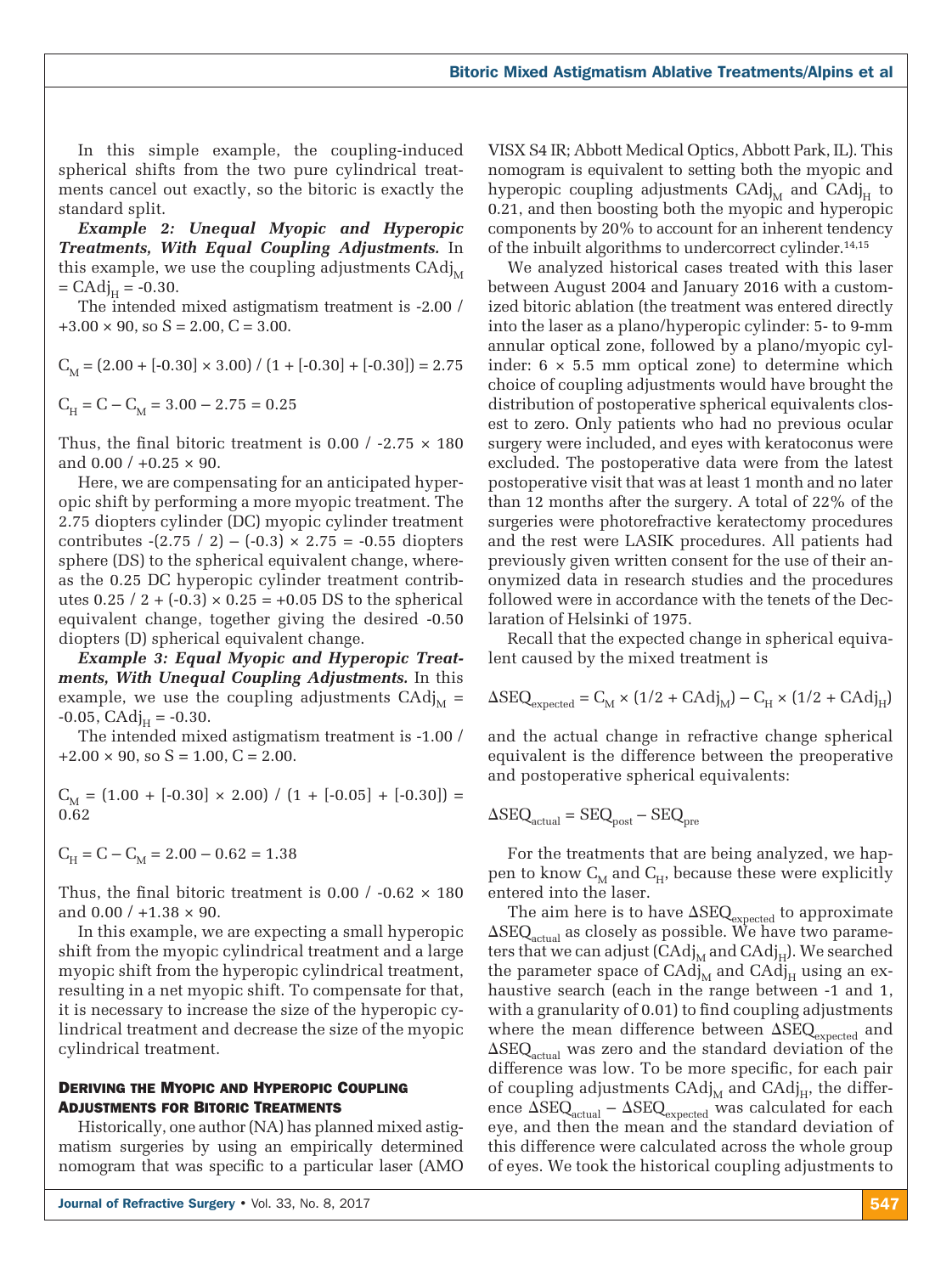## Bitoric Mixed Astigmatism Ablative Treatments/Alpins et al



Figure 1. Standard graphs for reporting refractive surgery outcomes.  $D =$  diopters; UDVA = uncorrected distance visual acuity; CDVA = corrected distance visual acuity; SEQ = spherical equivalent refraction; SIA = surgically induced astigmatism vector; TIA = target induced astigmatism vector

be the pair of coupling adjustments that had the mean difference with magnitude less than 0.01 and the minimum possible standard deviation of the difference.

We also determined the new distribution of spherical equivalent error if we had used these coupling adjustments to plan the bitoric treatments.

All analysis was performed in R software (The R Foundation, Vienna, Austria).

## RESULTS

This study assessed data in 242 eyes: 118 virgin right eyes and 124 virgin left eyes of 155 individuals (87 men and 68 women; age range: 20 to 62 years, mean  $\pm$  standard deviation [SD]: 39  $\pm$  10 years). All bitoric treatments targeted a postoperative refractive spherical equivalent between emmetropia and 0.50 D myopia. The spherical equivalent of the intended bitoric treatment at the corneal plane ranged between  $-1.78$  and  $+2.89$  D (mean  $\pm$  SD: 0.07  $\pm$  0.95 D), and the total intended treatment cylinder at the corneal plane  $(C = C<sub>M</sub> + C<sub>H</sub>)$  ranged between 0.72 and 6.07 D (mean  $\pm$ SD: 2.72 ± 1.13 D).

The standard graphs for reporting refractive outcomes are shown in **Figures 1-2**. **Figure 1D** shows that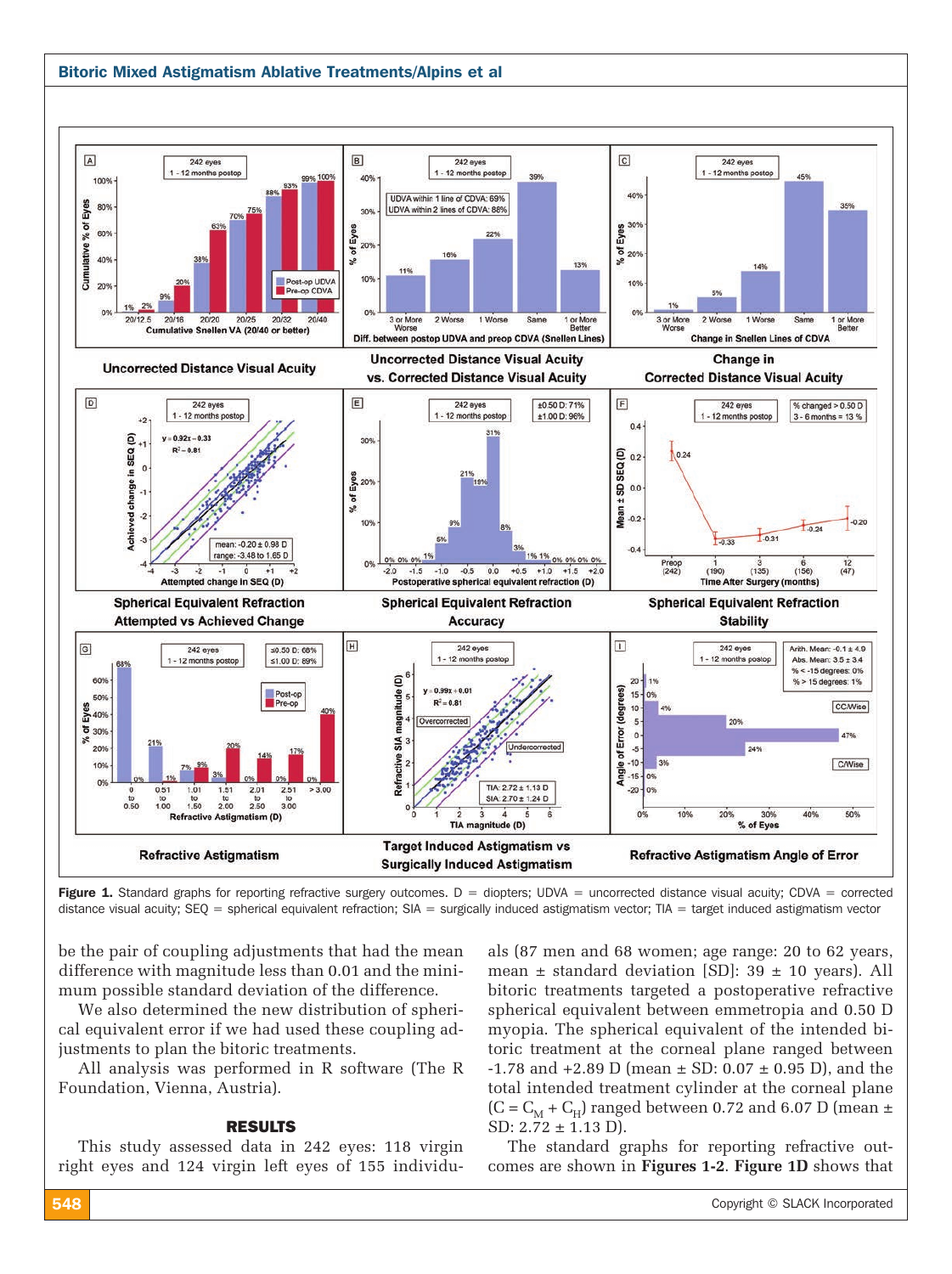

Figure 2. Standard graphs for reporting outcomes for astigmatism correction, based on the Alpins method.  $D =$  diopters; SD = standard deviation

negative changes in SEQ are generally correct, whereas positive changes in SEQ appear to be undercorrected. This explains the slight bias toward a myopic postoperative refraction shown in **Figures 1E-1F**, and is consistent with the less-than-optimal postoperative visual acuities in **Figures 1A-1B**. **Figure 1H**, which compares the refractive surgically induced astigmatism $16$  to the target induced astigmatism,<sup>16</sup> shows that the 20% boost in both the myopic and hyperopic cylindrical components compensated adequately for the undercorrection of cylinder inherent to this particular laser; the gradient of the best fit line passing through the origin, also known as the correction index, $18$  is 0.99 (not significantly different from one,  $P = .42$ ). These good astigmatic outcomes are also reflected in **Figure 2**. For the rest of the analysis in this article, we ignore the explicit need for a 20% boost and assume that the required amount of cylindrical treatment is actually being carried out.

**Figure A** (available in the online version of this article) shows plots of the mean and the standard deviation of the difference between  $\Delta \text{SEQ}_{\text{expected}}$  and  $\Delta$ SEQ<sub>actual</sub> across the parameter space of coupling adjustments. The coupling adjustments that best describe the historical treatments are those that produce a mean difference of zero, with the lowest possible standard deviation of the difference. To find the coupling adjustments that satisfy these criteria, we begin by restricting our search to those points where the mean difference between the expected and the actual change in spherical equivalent is zero (see **Figure A**, left graph). This turns out to be a straight line in the parameter space. Now, we look for the minimum standard deviation of the difference between  $\Delta \text{SEQ}_\text{expected}$  and  $\Delta \text{SEQ}_\text{actual}$  for all points on this line. This minimum occurs for coupling adjustments  $CAdj_{\text{M}} = -0.02$ ,  $CAdj_{\text{H}} = 0.31$ , and the value of the standard deviation of the difference there is only 0.02 D more than the global minimum (see **Figure A**, right graph, and **Figure B**, available in the online version of this article).

Using these coupling adjustments, we recalculated the correct bitoric split of the original mixed astigmatism treatments, targeting the same spherical equivalent target as the original treatment. We then adjusted the postoperative spherical equivalent error (the difference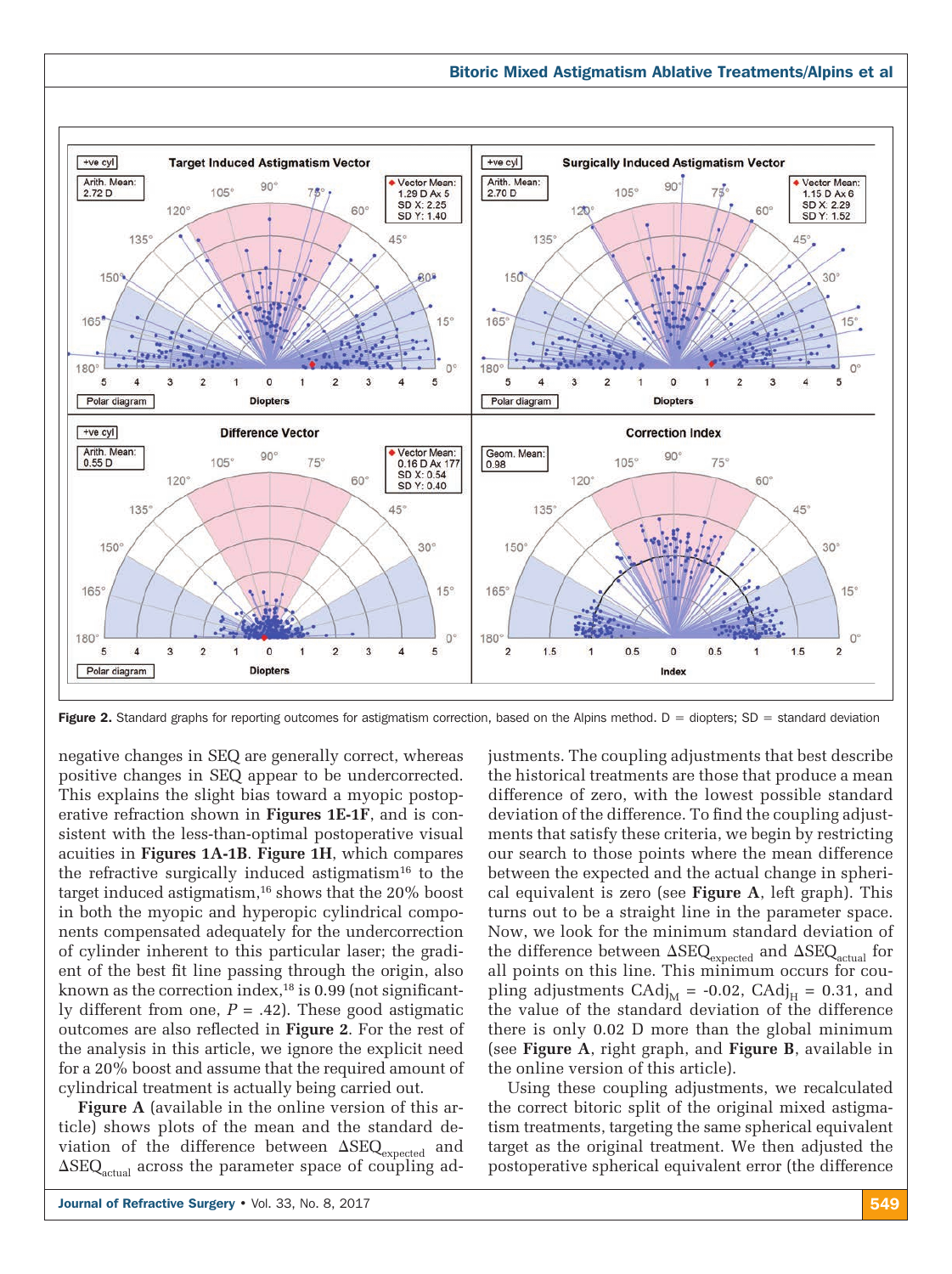

Figure 3. Original histogram of postoperative spherical equivalent error, overlaid with the adjusted histogram from selecting a new bitoric split using the new coupling adjustments. The adjusted histogram is centered on zero spherical equivalent error and has approximately the same amount of spread as the original histogram.  $D =$  diopters

between the spherical equivalent target and the postoperative spherical equivalent [ie,  $\text{SEQ}_{\text{post}} - \text{SEQ}_{\text{target}}$ ] by the difference in expected spherical equivalent change between the old treatment  $[{\Delta}$ SEQ<sub>expected</sub> using CAdj<sub>M</sub> = 0.21,  $C \text{Adj}_{H} = 0.21$ ] and the new treatment  $[\Delta \text{SEQ}_{\text{expected}}]$ using  $C \text{Adj}_{\text{M}} = -0.02$ ,  $C \text{Adj}_{\text{H}} = 0.31$ ]. **Figure 3** shows a histogram of the spherical equivalent error, overlaid with the adjusted spherical equivalent error. The adjusted histogram is now centered on zero error (old mean: -0.44 D, new mean: 0.00 D), and has approximately the same amount of spread as the old histogram (old SD: 0.48 D, new SD: 0.49 D).

#### **DISCUSSION**

We have shown how to derive historical coupling adjustments for bitoric treatments where the division into myopic and hyperopic cylindrical components is known. We have also shown how to adjust bitoric treatments when historical coupling adjustments are known. Adjustment of bitoric treatments for coupling is necessary to avoid systematic error in the postoperative spherical equivalent. Normally, this adjustment would be performed by laser manufacturers in the device nomogram, but surgeons performing many treatments of mixed astigmatism should also be able to adjust their own bitoric treatments by adjusting the treatment nomogram.

The exact bitoric split of mixed astigmatism treatments into myopic and hyperopic cylindrical components should first be determined to be able to perform a historical analysis, even when such treatments are entered by the surgeon in an overtly spherocylindrical form. Such a historical analysis could then be considered in the planning of future mixed astigmatism treatments.

When the exact mixed astigmatism treatment paradigm is unknown, a reasonable starting point might be to postulate that the ablation strategy is either bitoric or a sequential combination of myopic sphere and hyperopic cylinder. The postoperative results should then be analyzed according to both treatment strategies: a bitoric analysis would follow the procedure described in this article, whereas an analysis of a combined myopic sphere and hyperopic cylinder has been described in a previous study.13 The closest fit should indicate which treatment strategy has been used. In the case where a bitoric strategy seems to have been used, both myopic and hyperopic coupling adjustments can be calculated. For the case of a sequential combination of myopic sphere and hyperopic cylinder, the spherical treatment efficacy and the hyperopic coupling adjustments need to be calculated.

If it has been determined that the laser software generates the ablation using a bitoric approach but the desired treatment is entered as a spherocylindrical refraction, the treatment to be entered into the laser software is the simple sum of the myopic and hyperopic cylindrical components derived after the application of the coupling adjustments, converted to spherocylindrical form. The easiest way to do this is to transpose one of the cylinder components into its spherocylindrical equivalent so that the two cylinder axes now match, then add the cylinders.

One interesting detail that arises from the analysis of our data is that Chayet et al.'s assumption does not hold (ie, the hyperopic component may actually contribute a coupling effect). There are several reasons for this outcome. The most important reason for this is that our adjustment is applied over and above the nomogram used in the laser; effectively, it is an adjustment of an adjustment. Also, we used refractive change instead of keratometric change. It has been seen previously that findings about coupling differ greatly between those derived from refraction and those derived from keratometry.<sup>13</sup> This makes sense because a hyperopic ablation is likely to occur outside of the zone where keratometry has traditionally been measured, thus having a minimal impact on keratometry but a large effect on refraction. Finally, it is possible that blend zones between the two toric components may cause some spherical shift.

In this study, we have assumed that the surgeon already has a nomogram to account for any consistent astigmatic undercorrection or overcorrection. In our case, this nomogram was a boost of 20% for both the myopic and hyperopic cylinder. We recommend applying this nomogram after the coupling adjustments have been applied because it is conceptually simpler: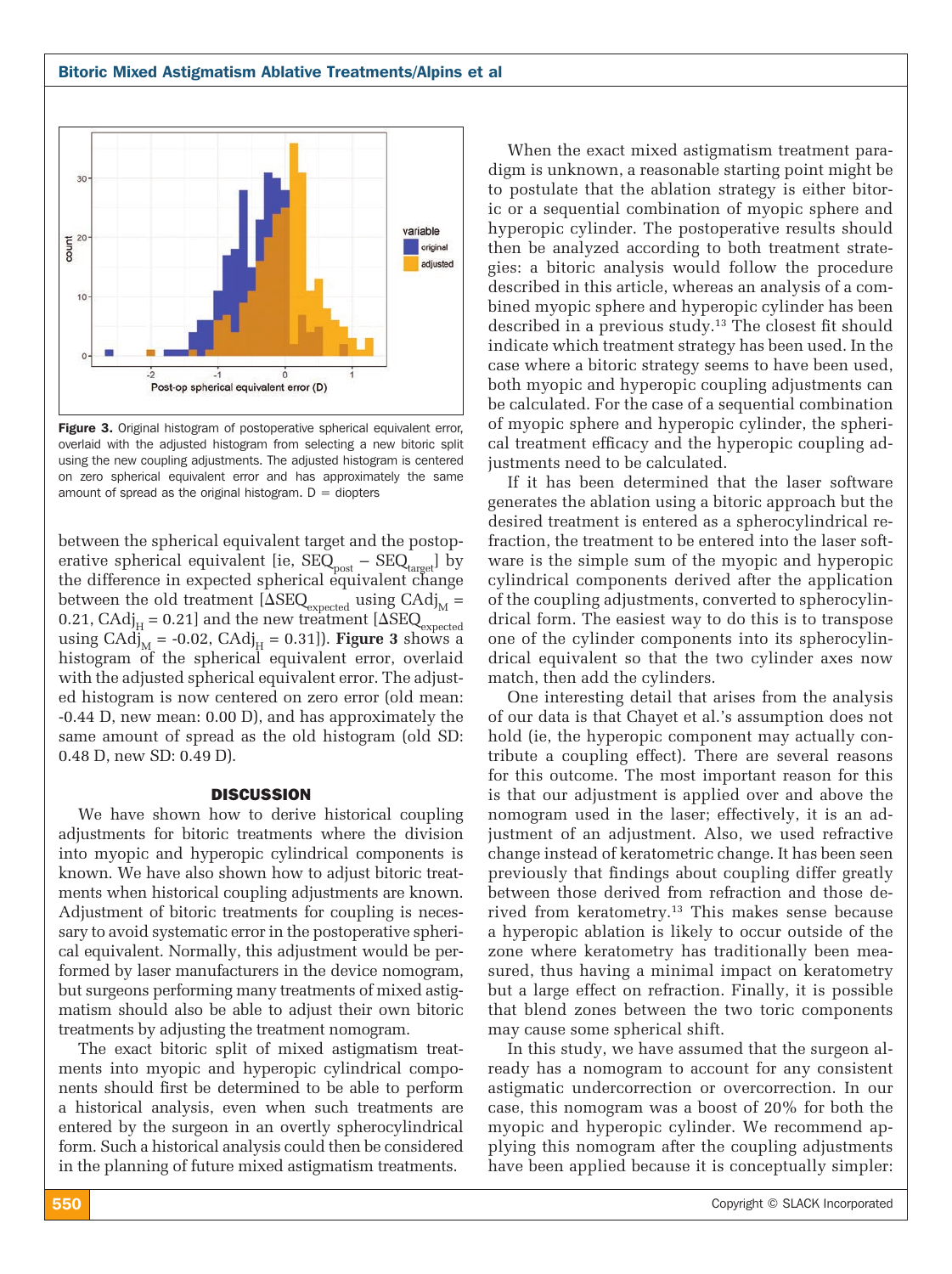the effect of the nomogram causes the laser to treat the intended amounts of myopic and hyperopic cylinder.

We acknowledge that there are limitations with this study. It would have been desirable to have used results from a more constrained time period with a higher follow-up rate instead of using data from treatments that occurred over the span of more than a decade with the same laser. Also, the results need to be validated by prospective treatments using the new coupling adjustments. **Figure 1C** shows a loss of two or more lines of corrected distance visual acuity in 6% of cases, which can be attributed to the inclusion of photorefractive keratectomy procedures with 1-month postoperative data. In addition, the results from this study cannot be directly extrapolated to other lasers, or even to the same laser using a different treatment paradigm or profile. However, we still believe that the results illustrate how to compensate for inherent systematic errors in mixed astigmatism treatments caused by coupling.

The ultimate goal of a mixed astigmatism treatment is to have no unintended spherical shift. Even when the preoperative spherical equivalent is zero and the hyperopic and myopic astigmatic treatments are numerically equal in size, we have seen that the effects on the spherical equivalent may not cancel out. When there is the expectation of unintended spherical shift due to coupling, the treatment must be adjusted accordingly. However, it is preferable to avoid the overt use of an additional spherical treatment because this will invariably increase the amount of ablated tissue. We have shown how to choose an appropriate mixed astigmatism treatment to target the correct spherical equivalent change.

#### AUTHOR CONTRIBUTIONS

*Study concept and design (NA, JKYO); data collection (JKYO, GS); analysis and interpretation of data (NA, JKYO, GS); writing the manuscript (JKYO, GS); critical revision of the manuscript (NA, JKYO); statistical expertise (JKYO); administrative, technical, or material support (NA, GS); supervision (NA, GS)*

#### REFERENCES

- 1. Chayet AS, Magallanes R, Montes M, Chavez S, Robledo N. Laser in situ keratomileusis for simple myopic, mixed, and simple hyperopic astigmatism. *J Refract Surg*. 1998;14:S175-S176.
- 2. Chayet AS, Montes M, Gómez L, Rodríguez X, Robledo N,

MacRae S. Bitoric laser in situ keratomileusis for the correction of simple myopic and mixed astigmatism. *Ophthalmology*. 2001;108:303-308.

- 3. Rueda L, Pineda-Fernández A, Huang D, Nur J. Laser in situ keratomileusis for mixed and simple myopic astigmatism with the Nidek EC-5000 laser. *J Refract Surg*. 2002;18:234-238.
- 4. Albarrán-Diego C, Muñoz G, Montés-Micó R, Alió JL. Bitoric laser in situ keratomileusis for astigmatism. *J Cataract Refract Surg*. 2004;30:1471-1478.
- 5. De Ortueta D, Haecker C. Laser in situ keratomileusis for mixed astigmatism using a modified formula for bitoric ablation. *Eur J Ophthalmol*. 2008;18:869-876.
- 6. Khalifa M, El-Kateb M, Shaheen MS. Iris registration in wavefront-guided LASIK to correct mixed astigmatism. *J Cataract Refract Surg*. 2009;35:433-437.
- 7. Stonecipher KG, Kezirian GM, Stonecipher K. LASIK for mixed astigmatism using the ALLEGRETTO WAVE: 3- and 6-month results with the 200- and 400-Hz platforms. *J Refract Surg*. 2010;26:S819-S823.
- 8. Vinciguerra P, Sborgia M, Epstein D, Azzolini M, MacRae S. Photorefractive keratectomy to correct myopic or hyperopic astigmatism with a cross-cylinder ablation. *J Refract Surg*. 1999;15:S183-S185.
- 9. Pinelli R, Ngassa EN, Scaffidi E. Sequential ablation approach to the correction of mixed astigmatism. *J Refract Surg*. 2006;22:787-794.
- 10. Azar DT, Primack JD. Theoretical analysis of ablation depths and profiles in laser in situ keratomileusis for compound hyperopic and mixed astigmatism. *J Cataract Refract Surg*. 2000;26:1123-1136.
- 11. Gatinel D, Hoang-Xuan T, Azar DT. Three-dimensional representation and qualitative comparisons of the amount of tissue ablation to treat mixed and compound astigmatism. *J Cataract Refract Surg*. 2002;28:2026-2034.
- 12. de Ortueta D, Arba Mosquera S, Haecker C. Treating mixed astigmatism: a theoretical comparison and guideline for combined ablation strategies and wavefront ablation. In: Goggin M, ed. *Astigmatism – Optics, Physiology and Management*. Rijeka, Croatia: InTech; 2012:125-134.
- 13. Alpins N, Ong JKY, Stamatelatos G. Corneal coupling of astigmatism applied to incisional and ablative surgery. *J Cataract Refract Surg*. 2014;40:1813-1827.
- 14. Taylor HR, Guest CS, Kelly P, Alpins NA. Comparison of excimer laser treatment of astigmatism and myopia: the Excimer Laser and Research Group. *Arch Ophthalmol*. 1993;111:1621- 1626.
- 15. Taylor HR, Kelly P, Alpins NA. Excimer laser correction of myopic astigmatism. *J Cataract Refract Surg*. 1994;20:243-251.
- 16. Alpins NA. A new method of analyzing vectors for changes in astigmatism. *J Cataract Refract Surg*. 1993;19:524-533.
- 17. Alpins NA. New method of targeting vectors to treat astigmatism. *J Cataract Refract Surg*. 1997;23:65-75.